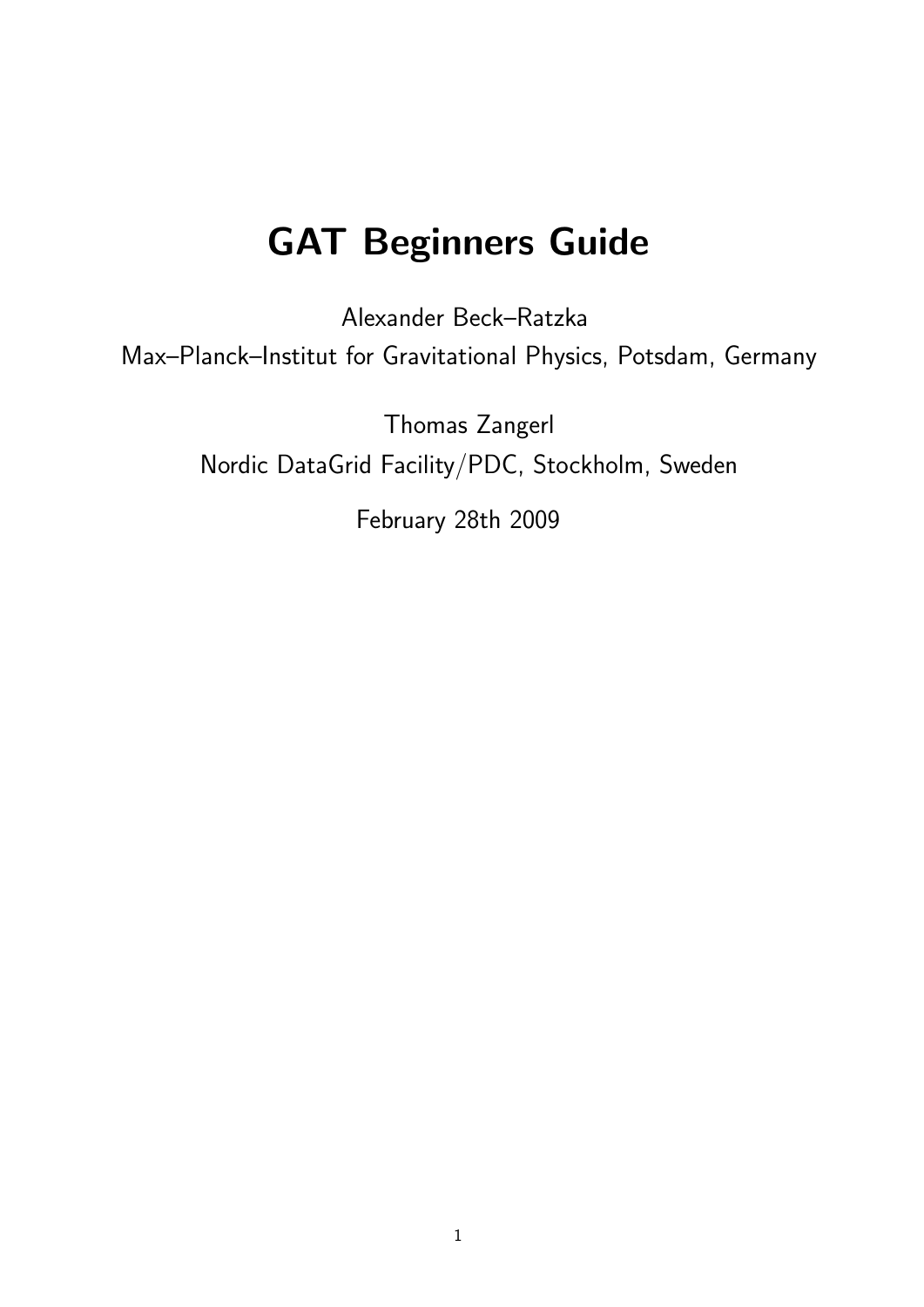# 1 Introduction

The Java implementation of GAT is an API which enables an unique and easy coding of Grid applications. GAT has been developed first in C within the Gridlab project<sup>[1](#page-1-0)</sup> at the AEI<sup>[2](#page-1-1)</sup>. Later on the Vrije Universiteit Amsterdam developed the Java implementation of GAT. Due to the "Early Adaptor Binding" in C–GAT, and also due to the fact that C–GAT does not provide all client operations of the Grid middlewares Globus, gLite, and Unicore by itself, and also because it is written in  $C^3$  $C^3$  C–GAT is only scarcely used in D–Grid. Therefore C–GAT is not supported anymore, instead of that, the  $C++$  implementation of  $SAGA<sup>4</sup>$  $SAGA<sup>4</sup>$  $SAGA<sup>4</sup>$  is the substitute of  $C-GAT$ .

JavaGAT (simply called GAT later on) offers all the client operations of the Grid middlewares Globus, gLite, and Unicore without the necessity of installing these middlewares. With GAT it is therefore possible to get a Laptop or Desktop ready for the Grid in only 5 minutes, what is nothing compared to the time needed for a Globus installation, which usualy takes several hours.

Beside that it is much easier to code against the GAT–API then against the API of a Grid– Middleware<sup>[5](#page-1-4)</sup>. An user which want to run his applications on the Grid needs only to program against the GAT–API, and all the difficult stuff of coding against the middleware itself is left over to GAT. GAT contacts the middleware with its corresponding adaptor.

Another advantage of programming against GAT then against a middleware directly is that one needs not to change the code again, if another middleware should be accessed. In such a case GAT uses internally the adaptor for the other middleware, and the user even does not recognize it.

GAT provides adaptors for Globus (GRAM as WSGRAM), gLite, Unicore 6, PBS, SGE, and also so– called local adaptors. The availability of the local adaptors is quite helpful during the development phase, because they enable testing the program logic without having access to the Grid.



Figure 1: GAT Architecture

<span id="page-1-1"></span><span id="page-1-0"></span> $^1$ www.gridlab.org

 $^2$ AEI stands for Albert–Einstein–Institute, which is the second name of the Max–Planck–Institute for Gravitational Physics in Potsdam–Golm

<span id="page-1-2"></span> $^3$ Most of the Workflow engines which could use GAT to get access to the Grid are written in Java, e.g. Triana, ProC

<span id="page-1-3"></span> $^4$ SAGA: Simple API for Grid Application is a common OGF effort, written in  $\mathsf{C++}$  and Java, and thought to be the follow up of GAT. For more information see https://forge.gridforum.org/projects/saga-rg/

<span id="page-1-4"></span> $^5$ see http://www.cs.vu.nl/ rob/JavaGAT-tutorial.pdf for example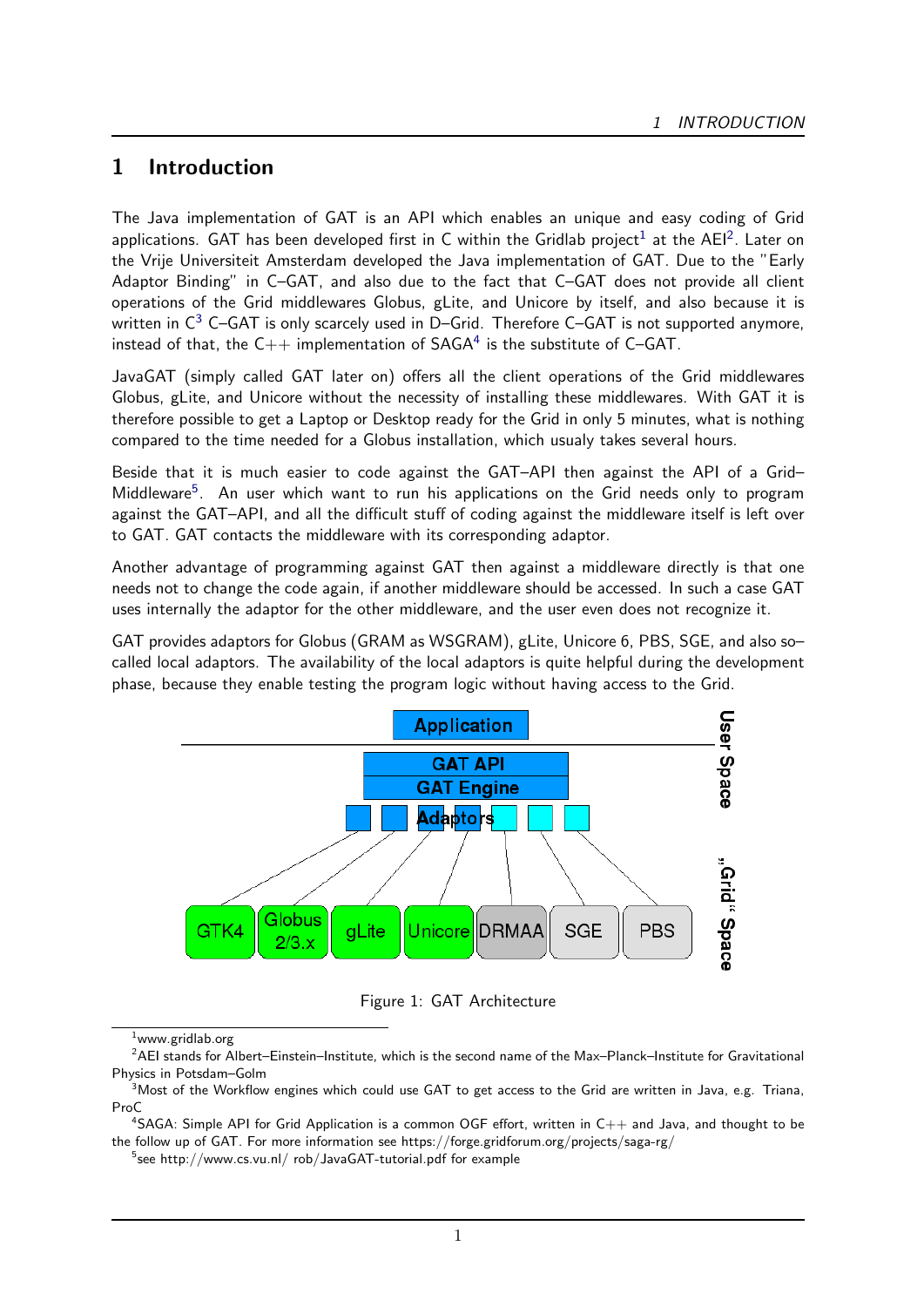# <span id="page-2-0"></span>2 How to get and install GAT

# 2.1 Download and installation of GAT

GAT can be checked out from:

https://svn.aei.mpg.de/eScience/GridAPI/trunk/JavaGAT

With the user anonymous and an empty password.

Before installing GAT, extract it to a directory of your choice. The installation of GAT requires a Java SUN JDK version 6 or newer. There are two ways to install GAT:

- 1. installation of engine, adaptors, tests and javadoc in one step;
- 2. separate installation of the engine and the adaptors.

# 2.1.1 The one step installation

For the one step installation:

- 1. Change to the directory, where you have extracted GAT to.
- 2. Set the environment variable GAT LOCATION to point to this directory. If GAT LOCATION is not set, the build process will fail!
- 3. Enter ant to build the engine, the adaptors, some tests, and the documentation.

The documentation is of type javadoc, and the entry page to this documentation is

\$GAT LOCATION/doc/javadoc/index.html

The jar–files necessary for the GAT–Engine resides in \$GAT LOCATION/engine/lib, those of the adaptors can be found in \$GAT LOCATION/engine/lib

# 2.1.2 Separate build

If you are only interested in the engine and the adaptors, you can build them separately. Before starting the build, please ensure that the environment variable \$GAT LOCATION points to the parent directory of GAT. To build the engine change to the directory \$GAT LOCATION/engine, and enter ant. For building the adaptors, please change to \$GAT LOCATION/adaptors, and again enter ant. That's all.

# 2.1.3 Build the supplemental AstroGrid packages

The command line interfaces GATJobRun and GATFileOps, which have been developed within the AstroGrid–D project, must be build separately. The build of the packages require a previous build of the GAT engine and the GAT adaptors.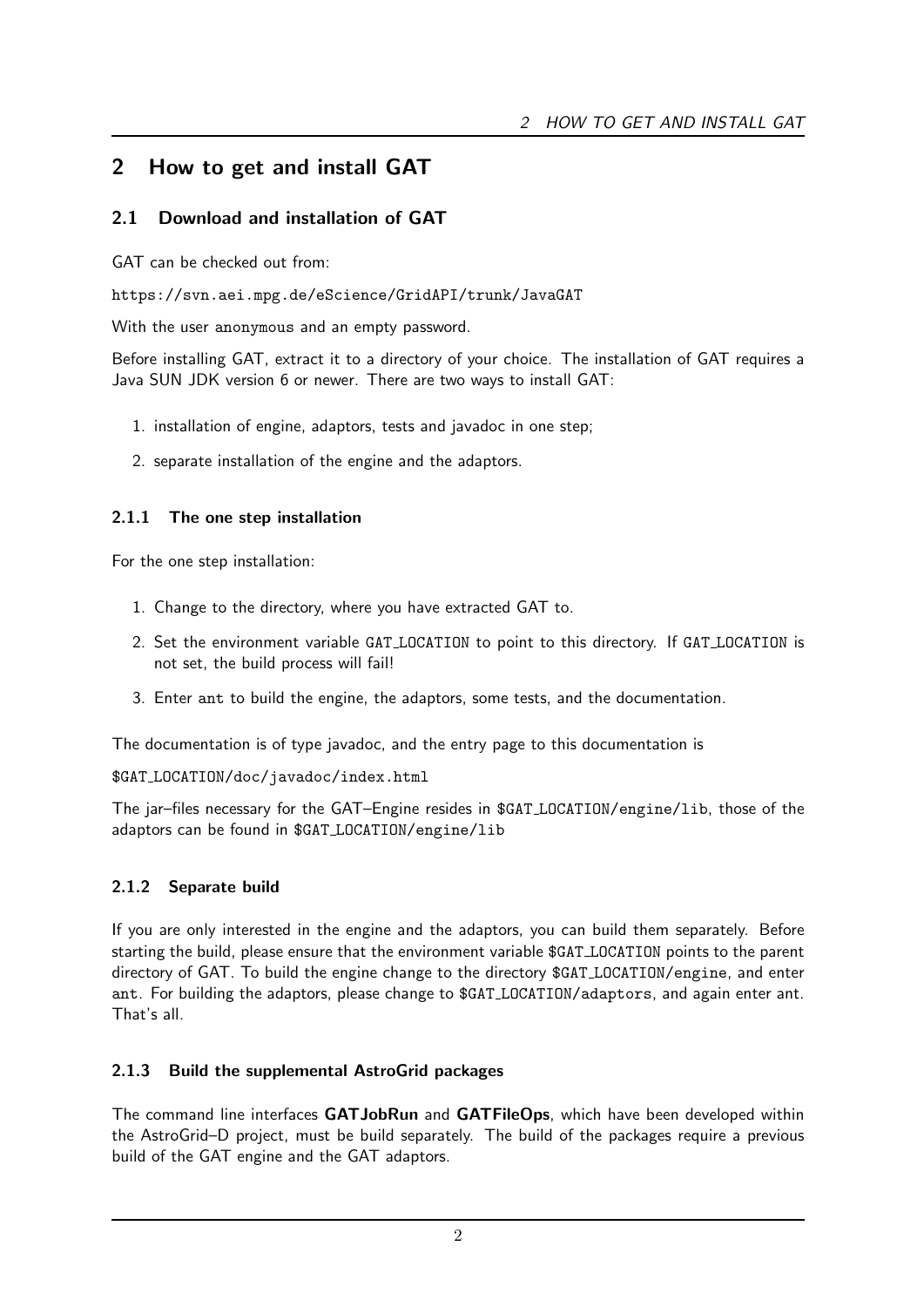To build the GATJobRun package, change to the directory

\$GAT LOCATION/astrogrid-packages/GATJobRun,

and enter

ant

If you haven't installed a Sun Grid Engine (SGE) on your computer the build process displays the message:

```
SGE ROOT = '/opt/SGE' found. If empty, you can't submit jobs to SGE.
Please set SGE ROOT and rebuild GATJobRun, if you like to use SGE
```
This indicates that is is not possible to use the SGE adaptor of GAT without an SGE on your computer.

For the GATFileOps package please change to

\$GAT LOCATION/astrogrid-packages/GATFileOps,

and enter

ant -f build-standalone.xml.

We recommend to have a look at the Readme files, before building the packages.

# 3 The Command Line Interface

The command line interface (CLI) packages GATJobRun and GATFileOps represent an extension to GAT. They have been developed within in the AstroGrid project by the AEI in Potsdam–Golm.

## 3.1 Submitting (Grid) jobs using the GATJobRun package

The entry point to GATJobRun is the script gat-job-run which is located in the directory

\$GAT LOCATION/astrogrid-packages/GATJobRun/scripts.

It is recommended to add this directory to the PATH environment variable, to enable an easy usage from everywhere directory in your system. If gat-job-run is called without arguments, it prompts a list of options and arguments:

Missing host and/or executable string

Usage: gat-job-run [OPTIONS] hostname executable [ARGUMENTS]

OPTIONS:

-username [STRING] username for security context -password [STRING] password for security context

-SubmitOnly [true/false] submit only (true) or poll still exit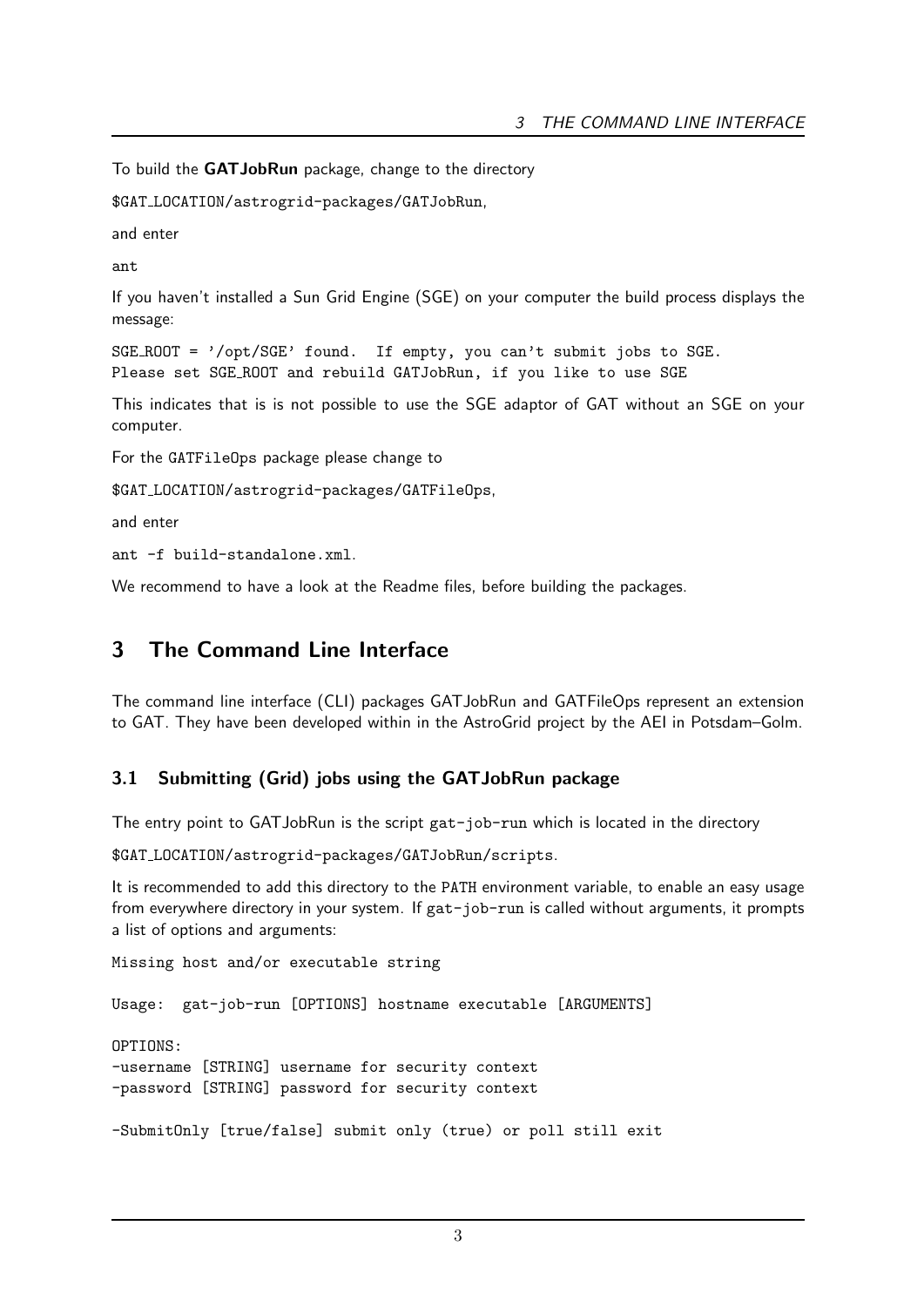-stdin [FILE] path to input file -stdout [FILE] path to output file -stderr [FILE] path to error output file -prestage [FILE],... path to prestage file(s) - comma separated  $-poststage$  [FILE],... path to poststage file(s) - comma spearated -RB.adaptor [STRING] force the use of a specific Resource Broker adaptor -RB.jobmanager [STRING] force the use of a specific Resource Broker jobmanager

Some comments to the options / arguments.

- *•* hostname, executable: The name of the execution host, and the name of the executable. It is mandatory, to enter them.
- *•* -SubmitOnly: The default behaviour of gat-job-run is to submit a job, and to poll after the status of the job until it has finished. After the end of the job, gat-job-run exits. This behaviour is only useful for short test jobs. In case of long term runs, it is desired that gat-job-run exits before the job has finished. This can be achieved, by setting SubmitOnly to true.
- *•* -RB.adaptor: Here it is possible to enter the name of the GAT adaptor that shall be used for the job submission. If no adaptor is specified explicitly, GAT uses the first job submission adaptor which can be invoked successfully. The name of an adaptor is obtained by the name of its jar file without the suffix . jar The GAT adaptors are located in \$GAT LOCATION/adaptors/lib. The name of the jar file which contains the gram adaptor is GlobusResourceBrokerAdaptor.jar. So if you like to invoke the gram adaptor of GAT you have to enter:

-RB.adaptor GlobusResourceBrokerAdaptor

*•* -RB.jobmanager: Enables to select the usage of a job manager as SGE or PBS. If no job manager is specified here, the default job manager will be invoked; usually this would be fork.

The script gat-job-run consists mainly of the java call for the GATJobRun package. However, you can define some variables for GAT in this call; the most important one are:

- -Dgat.adaptor.path=<path name> the name of the directory where the adaptors (there jar files) are located;
- *•* -Dgat.debug set the logging level to debug, GAT writes debug and info messages to the console, very helpful in case of problems.

# 3.2 File operations with GATFileOps

Like GATJobRun GATFileOps also uses a script as entry point. It is called gat-file-operation, and it is located in the directory

\$GAT LOCATION/astrogrid-packages/GATJobRun/scripts.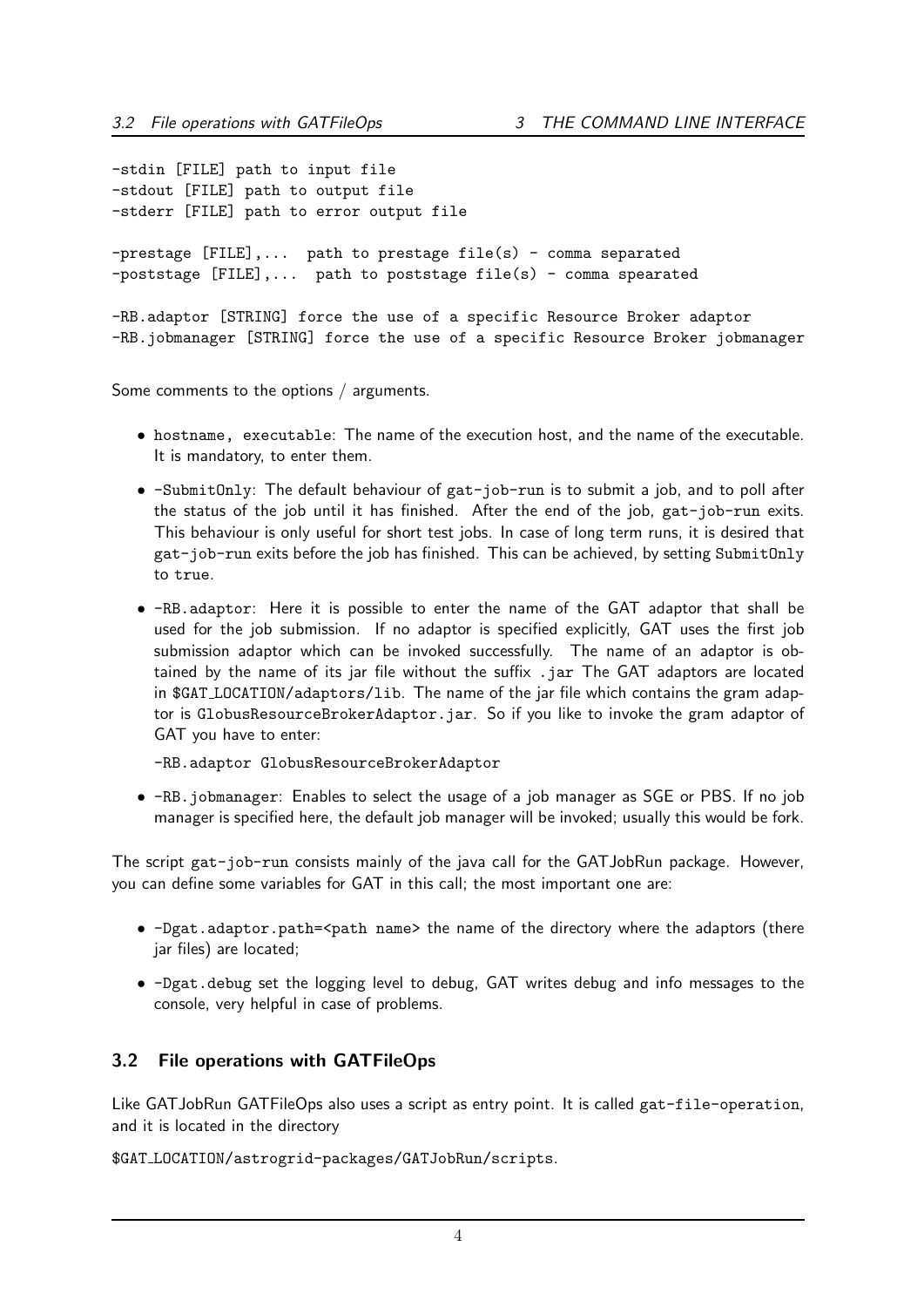Again we recommend to add this directory to the PATH. Calling gat-file-operation without arguments, will deliver list of possible options and arguments:

Usage: gat-file-operation [OPTIONS] <operation> <source> <dest> OPTIONS: -Adaptor [STRING] force the use of a specific file adaptor <operation>: RemoteCopy, RemoteMove or DeleteFile <source>: source file <dest>: destination file; not used at <operation> DeleteFile

The only option that is available is -Adaptor, and it can be used to force the usage of a special adaptor. The other arguments are necessary for a call of gat-file-operation, in order to obtain the desired operation.

- <operation>: This argument can take the values RemoteCopy, RemoteMove, or DeleteFile. RemoteCopy copies a file, if desired from one grid host to another; RemoteMove moves a file through the grid, and DeleteFile deletes a file anywhere in the grid.
- *•* <source> The source file of the operation.
- <dest> The destination file of the operation. The destination file will be ignored in case of DeleteFile.

Both <source> and <dest> can be file names or URIs, dependent on where the files are located. In order to benefit of the flexibility of GAT, Java–GAT offers its own protocol type "any". So a RemotyCopy call with gat-file-operation might look as follows:

```
gat-file-operation RemoteCopy any://localhost.de//home/ali/bin/test-geo600.sh
                              any://remotehost.de//tmp/tester.sh
```
If any is entered instead of file or gsiftp, any adaptor that can be used for the copy will be invoked. Using gsiftp will force the usage of gridftp for the transfer.

# 4 Programming against the GAT–API

In this chapter we don't provide a description of the whole GAT–API, this is left to the GAT documentation. However, because we have developed job submission adaptors for gLite, Unicore, SGE, and PBS within the AstroGrid project, we present two short examples describing the coding against the GAT–API for file operations, and for job submission.

# 4.1 File operations on entire files with GAT

If you like to copy a file from one URI (or file) to another, your class might look as follows: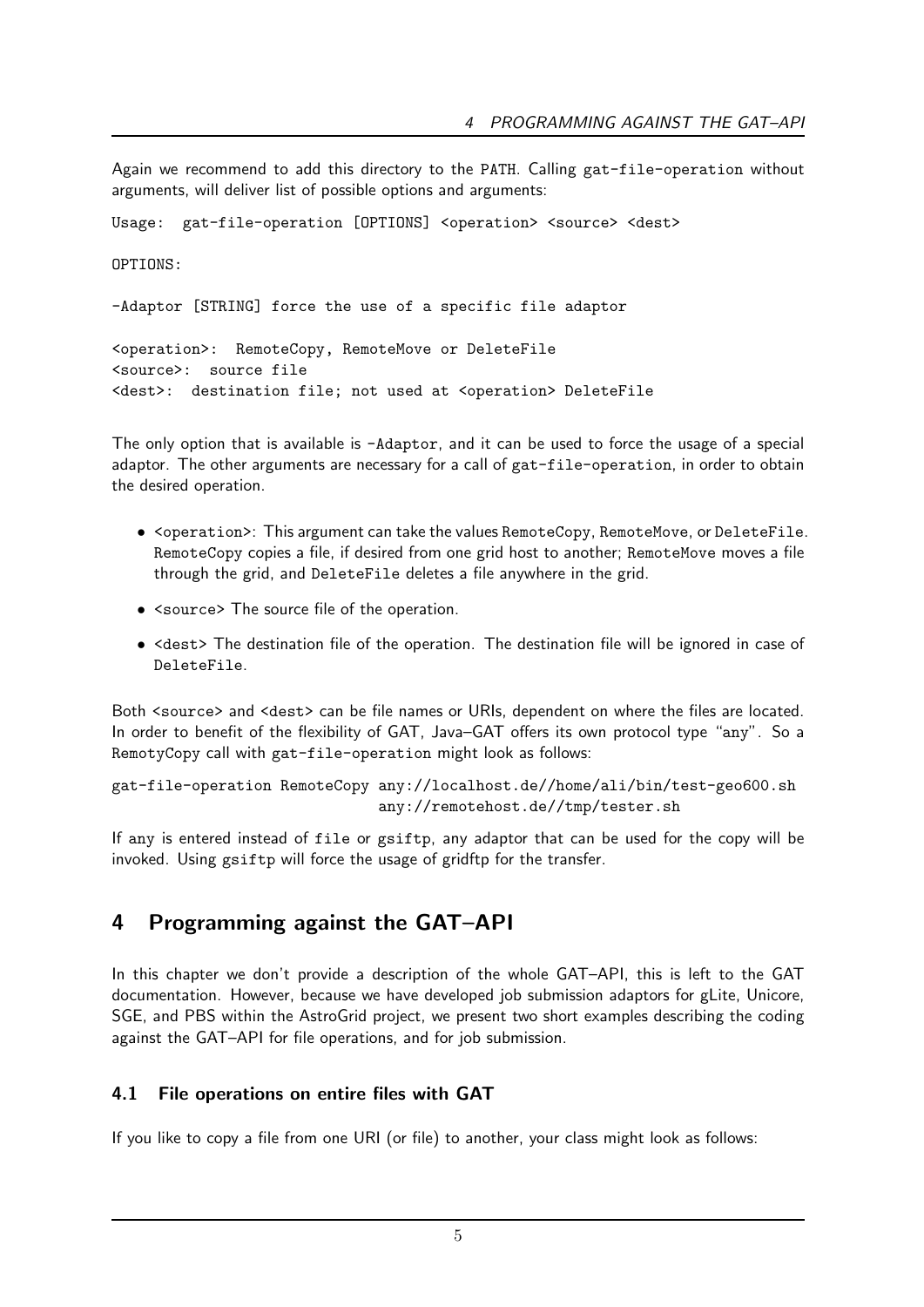```
1 import org.gridlab.gat.*;
2 import org.gridlab.gat.io.File;
3
4 public class RemoteCopy {
5 public static void main(String[] args) throws Exception {
         GATContext context = new GATContext();
7
8 URI src = new URI("file://src_host.grid.org//home/griduser/data/file1");
9 URI dest = new URI("file://dest_host.grid.org//home/griduser1/data/file2");
10 File file = GAT.createFile(context, src); // create file object
11
12 file.copy(dest); // and copy it
13 GAT.end();
14 }
15 }
```
Some comments to the code. To enable any further GAT operation, e. g. the creation of GATFile or a GATResourceBroker (the latter is required for the submission of jobs, you need to create a new instance of the object GATContext, as shown in line 6.

The example class above is called with two arguments, namely the source, and the destination file. These files must be given in an URI description, e.g. as ftp://10.0.0.1/output. Of course you can use here also the protocol type any:// for allowing GAT to use any protocol (via available GAT adaptor) which can be used for a file operation. This is the concept of **late binding** realized in GAT. Due to this concept, GAT uses the first adaptor for a file operation, which can invoked successfully. If it is desired to force the usage of a specific adaptor, you must enter the protocol you want to use, e.g. ftp://, gsiftp://, http://, file://,, etc...

The GATFile inherits all methods of the Java File class, and offers extensions as copy or move, and via the corresponing GAT adaptors it is possible to perform file operations in a Grid environment. For a detailed description please look at the JavaDoc of JavGAT. In our example the method copy (line 12) is used, to copy the file. Every GAT program should call GAT. end before exiting the class. This terminates all threads which might be still alive.

## 4.2 Job submission with the ResourceBroker

At the begin again a screenshot of an example class, which enables to submit a job.

```
1 import org.gridlab.gat.*;
2 import org.gridlab.gat.io.File;
3 import org.gridlab.gat.resources.*;
4
5
6 public class SubmitJob {
7 public static void main(String[] args) throws Exception {
               GATContext context = new GATContext);
9
10
11 URI LocalFile=new URI("file:///"/file1");
12 URI RemoteFile=new URI("file://host.grid.org/~/file2");
13 URI PostRemoteFile=new URI("file://host.grid.org/~/result");
```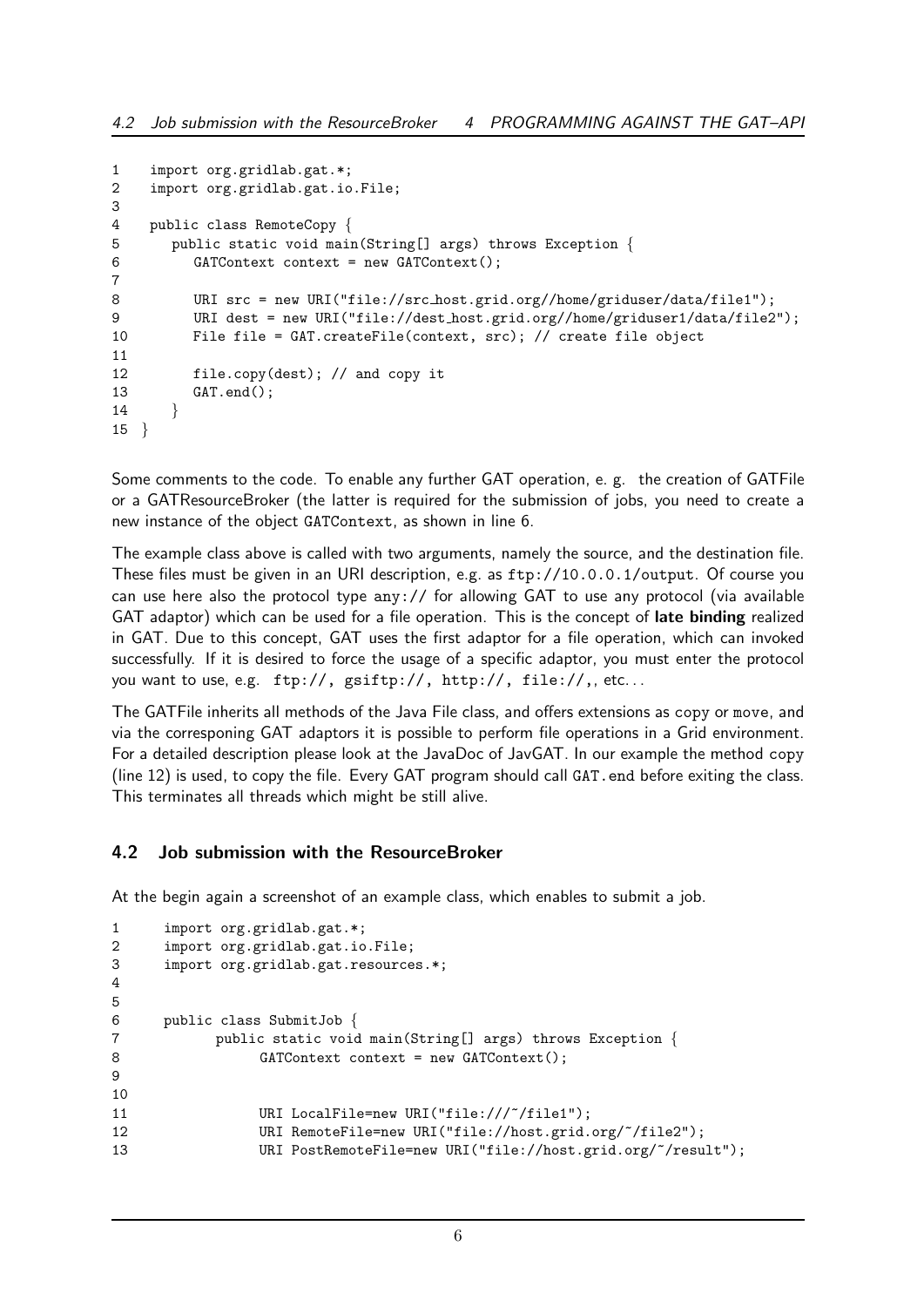```
14 URI PostLocalFile=new URI("file:///"/result");
15
16 SoftwareDescription sd = new SoftwareDescription();
17 sd.setExecutable("/bin/hostname");
18 File stdout = GAT.createFile(context, "hostname.txt");
19 sd.setStdout(stdout);
20 sd.addPreStagedFile(GAT.createFilecontext,LocalFile),
21 GAT.createFile(context,RemoteFile));
22 sd.addPostStagedFile(GAT.createFilecontext,PostRemoteFile),
23 GAT.createFile(context,PostLocalFile));
2425 JobDescription jd = new JobDescription(sd);
26
27 String JobManagerContact = new String("any://" + "host.grid.org");
28 ResourceBroker broker = GAT.createResourceBroker(context,
29 new URI(JobManagerContact));
30
31 Job job = broker.submitJob(jd);
32 while (job.getState() != Job.STOPPED &&
33 job.getState() != Job.SUBMISSION ERROR) Thread.sleep(1000);
34
35 GAT.end();
36 }
37 }
38 }
```
To submit a job, you need to create a SoftwareDescription, which is required for the later creation of a JobDescription, and the JobDescription is the only argument you need to create an instance of the ResourceBroker class.

Among others, the SoftwareDescription sd

offers the following methods:

- *•* sd.setExecutable("executable", to add the name of the executable;
- *•* sd.SetArguments(String[] jobargs), to add the executables arguments;
- *•* sd.setStdin(GATFile Input, sd.setStdout(GATFile Output)), allows to define stdin and stdout,
- *•* sd.addPreStagedFile(GATFile File, sd.addPostStagedFile(GATFile File, can be used, to define files for pre, and poststaging,
- *•* sd.addAttribute(String arg0, Object arg1), this method allows to add special attributes as the number od nodes or the memory required for the job. Please contact the adaptor developers if you are not sure, how this attributes must be called.

The SoftwareDescription contains a list of variables which must be known, to execute the program For a complete description please have a look at the Java documentation of GAT.

The JobDescription is necessary for submitting a job, checking its status, killing it, etc... You can create this JobDescription with the command: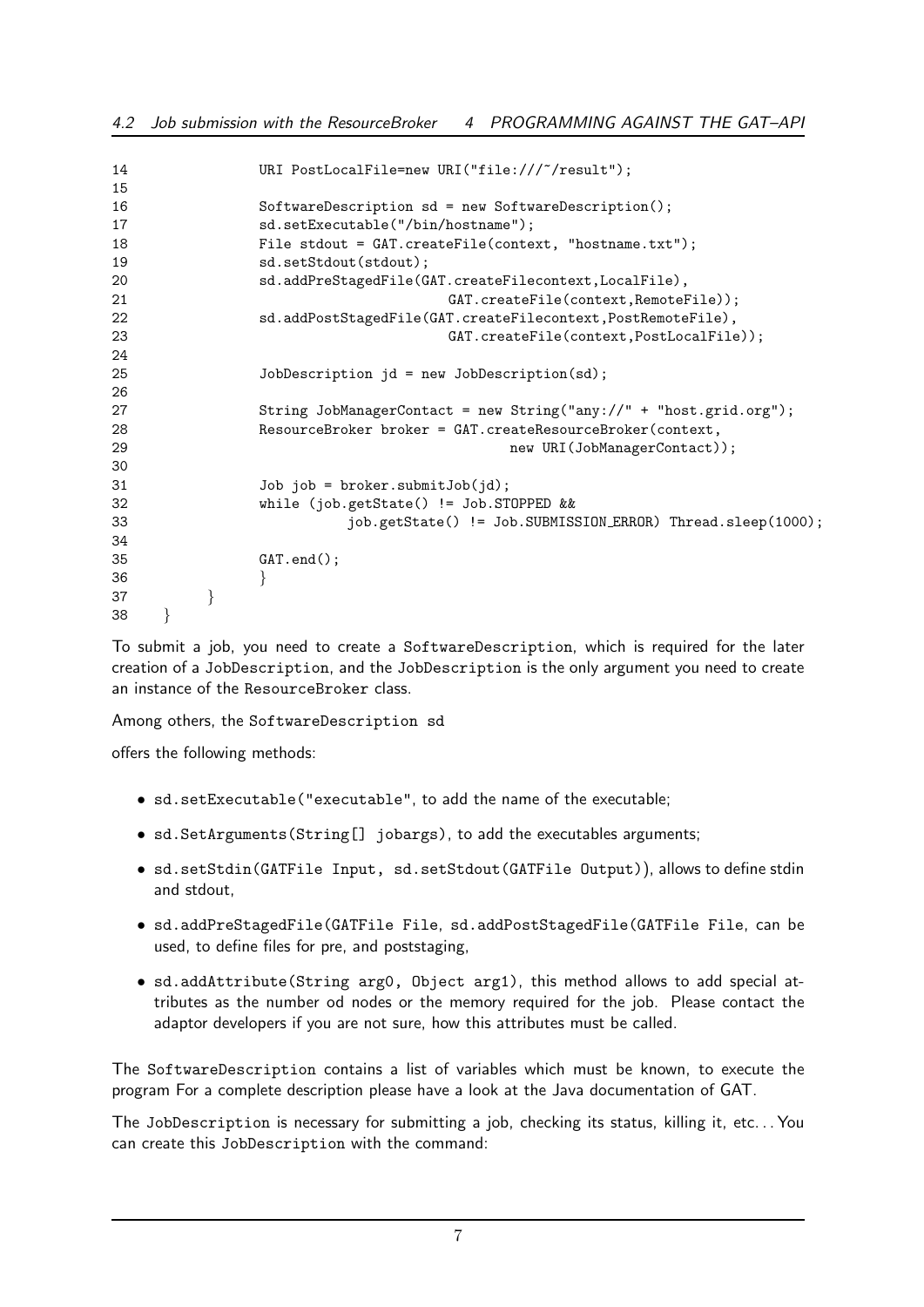JobDescription jd = new JobDescription(SoftWareDescription sd);

The last step before submitting a job, is to get a ResourceBroker. The ResourceBroker requires the information about the exeution host, given in an URI representation. In the example above this information is given by JobManagerContact (line 27). Having defined the execution like this the ResourceBroker is created by:

ResourceBroker broker = GAT.createResourceBroker(context, new URI(JobManagerContact);

Having the the ResourceBroker broker available, it is possible to submit a job simply by:

Job job = broker.submitJob(jd);

The Job object job given back in case of a successful job submission allows operations on the job, e.g. as:

- *•* job.getState, to check the status of the job;
- *•* job.stop, to stop a job;
- *•* job.hold, to hold a job;
- *•* job.resume, to resume a job;
- *•* job.getExitStatus, to get exit status of a job.

However, the final job scheduler must support these operations.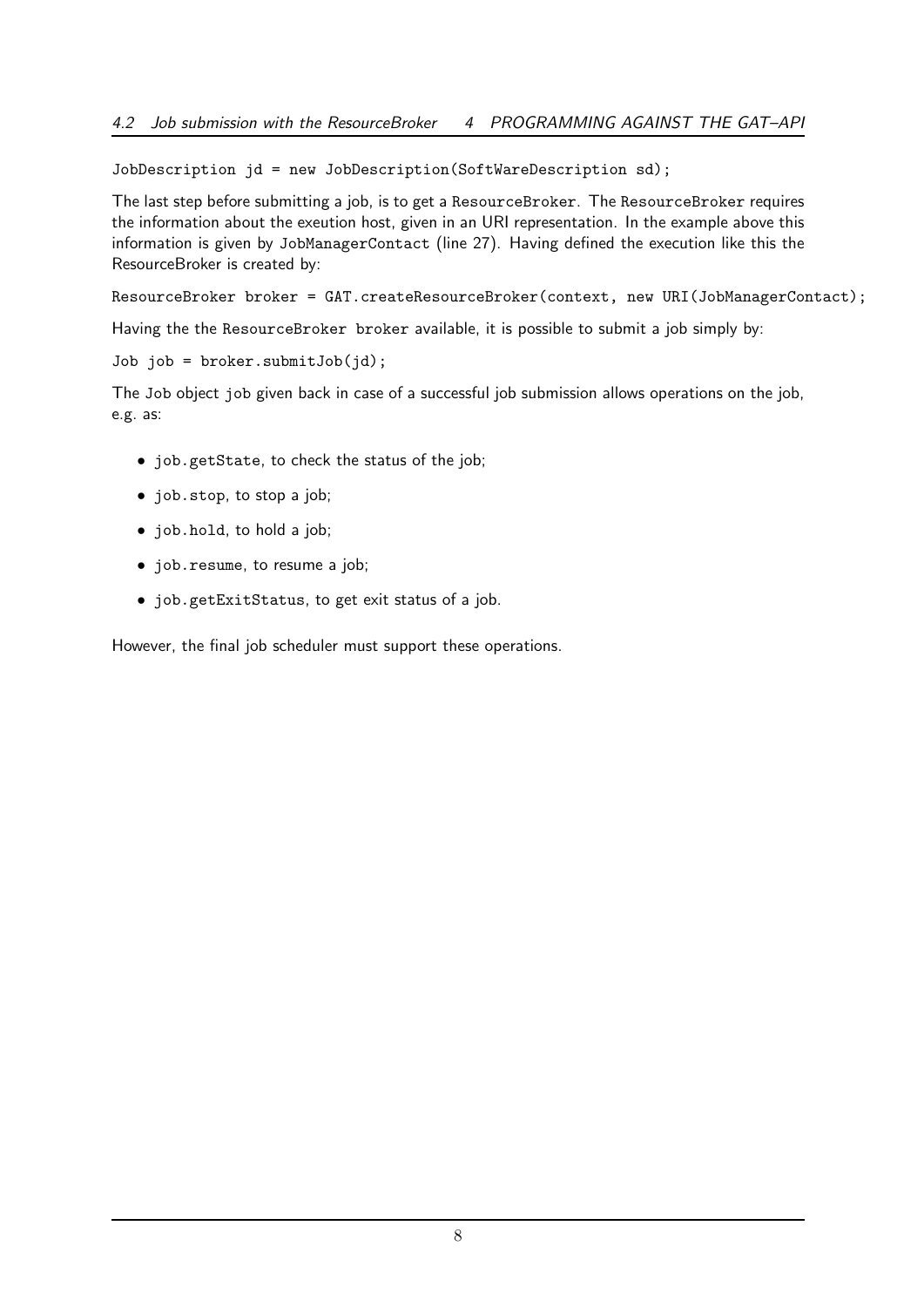# 5 Available JavaGAT adaptors

Beside Grid adaptors there are also a lot of other adaptors available, e. g. adptors for SGE or PBS. The following table shows all available adaptors.

| File Adaptor matrix JavaGAT    |                              |         |  |
|--------------------------------|------------------------------|---------|--|
| File Adaptors                  | Preferences Name             | Product |  |
| CommandLineSshFileAdaptor      | commandlinessh for file      | ssh     |  |
| CopyingFileInputStreamAdaptor  | copying for fileinputstream  | ssh     |  |
| PosixSrmFileAttributeView      |                              | gLite   |  |
| PosixLfnFileAttributeView      |                              | gLite   |  |
| GliteSrmFileAdaptor            | glitesrm for file            | gLite   |  |
| GliteLfnFileAdaptor            | glitelfn for file            | gLite   |  |
| GliteGuidFileAdaptor           | gliteguid for file           | gLite   |  |
| FTPFileAdaptor                 | ftp for file                 | globus  |  |
| FTPFileInputStreamAdaptor      | ftpfile for fileinputstream  | globus  |  |
| FTPFileOutputStreamAdaptor     | ftpfile for fileoutputstream | globus  |  |
| GlobusFileAdaptor              | globus for file              | globus  |  |
| GlobusFileInputStreamAdaptor   | globus for fileinputstream   | globus  |  |
| GlobusFileOutputStreamAdaptor  | globus for fileoutputstream  | globus  |  |
| GridFTPFileAdaptor             | gridftp for file             | globus  |  |
| GridFTPFileInputStreamAdaptor  | gridftp for fileinputstream  | globus  |  |
| GridFTPFileOutputStreamAdaptor | gridftp for fileoutputstream | globus  |  |
| GridFTPRandomAccessFileAdaptor | gridftprandomaccess for file | globus  |  |
| HTTPFileInputStreamAdaptor     | http for fileinputstream     | globus  |  |
| HTTPFileOutputStreamAdaptor    | http for fileoutputstream    | globus  |  |
| HTTPSFileInputStreamAdaptor    | https for fileinputstream    | globus  |  |
| HTTPSFileOutputStreamAdaptor   | https for fileoutputstream   | globus  |  |
| GT4GridFTPFileAdaptor          | gt4gridftp for file          | globus  |  |
| GT4FileAdaptor                 | gt4 for file                 | globus  |  |
| RFTGT4FileAdaptor              | rftgt4 for file              | globus  |  |
| GT42GridFTPFileAdaptor         | gt42gridftp for file         | globus  |  |
| GT42FileAdaptor                | gt42 for file                | globus  |  |
| RFTGT42FileAdaptor             | rftgt42 for file             | globus  |  |
| LocalFileInputStreamAdaptor    | local for fileinputstream    | local   |  |
| LocalFileOutputStreamAdaptor   | local for fileoutputstream   | local   |  |
| LocalFileAdaptor               | local for file               | local   |  |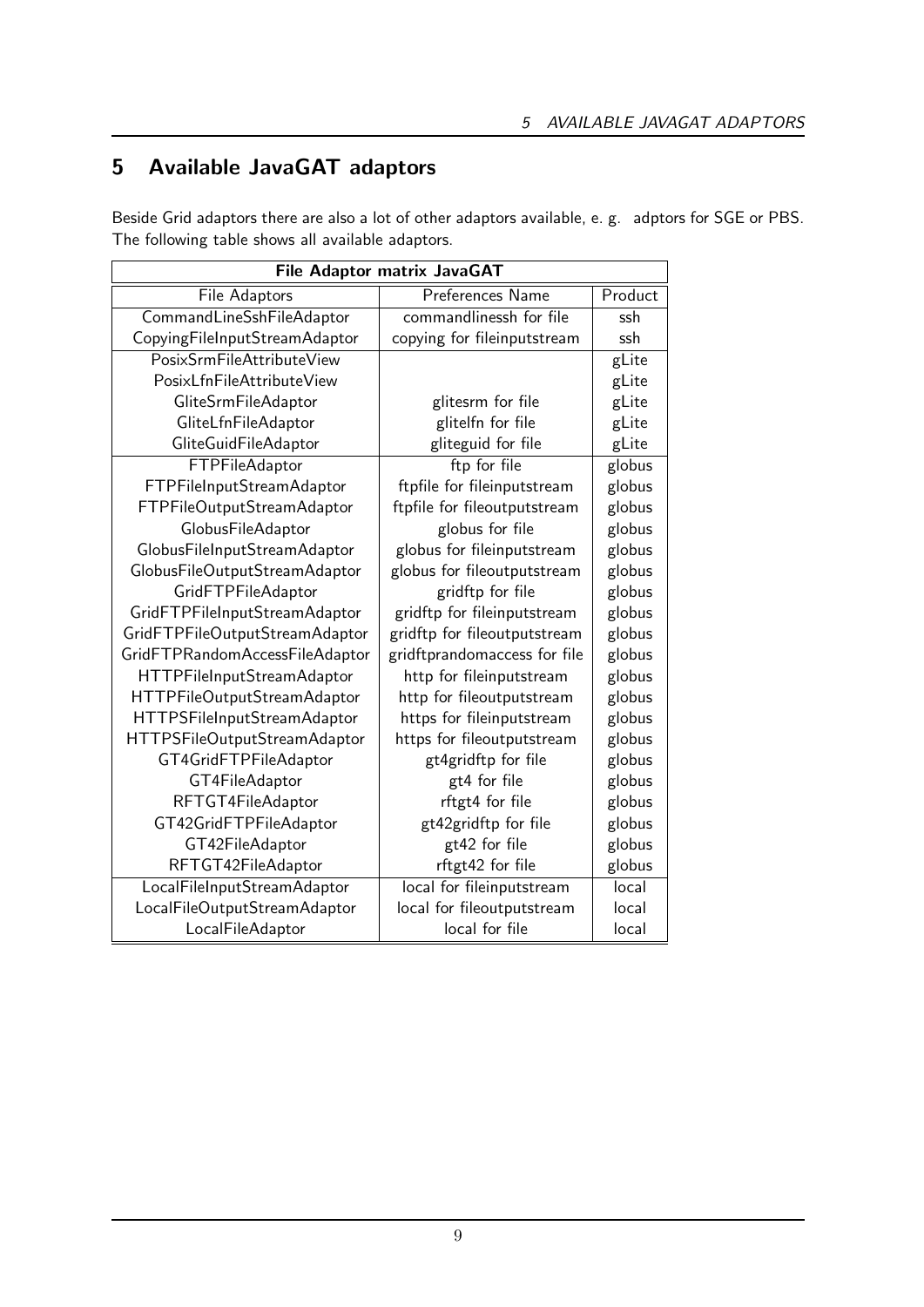| <b>Job Adaptor matrix JavaGAT</b>   |                                   |                        |  |  |
|-------------------------------------|-----------------------------------|------------------------|--|--|
| Job Adaptors                        | Preferences Name                  | Product                |  |  |
| CommandLineSshResourceBrokerAdaptor | commandlinessh for resourcebroker | ssh                    |  |  |
| GliteResourceBrokerAdaptor          | glite for resourcebroker          | gLite                  |  |  |
| GlobusResourceBrokerAdaptor         | globus for resourcebroker         | Globus 4.0.x gram      |  |  |
| WSGT4newResourceBrokerAdaptor       | wsgt4new for resourcebroker       | Globus 4.0.x wsgram    |  |  |
| GT42ResourceBrokerAdaptor           | gt42 for resourcebroker           | Globus 4.2 wsgram      |  |  |
| GridSAMResourceBrokerAdaptor        | gridsam for resourcebroker        | GridSAM                |  |  |
| KoalaResourceBrokerAdaptor          | koala for resourcebroker          | Koala                  |  |  |
| LocalResourceBrokerAdaptor          | local for resourcebroker          | processes on localhost |  |  |
| PbsResourceBrokerAdaptor            | pbs for resourcebroker            | <b>PBS</b>             |  |  |
| ProActiveResourceBrokerAdaptor      | proactive for resourcebroker      | ProActive              |  |  |
| SgeResourceBrokerAdaptor            | sge for resourcebroker            | <b>SGE with DRMAA</b>  |  |  |
| SgeScriptResourceBrokerAdapto       | sge for resourcebroker            | SGE with job scripts   |  |  |
| UnicoreResourceBrokerAdadptor       | unicore for resourcebroker        | Unicore                |  |  |
| ZorillaResourceBrokerAdaptor        | zorilla for resourcebroker        | Zorilla                |  |  |

The PbsResourceBrokerAdaptor, the ProActiveResourceBrokerAdaptor, and also the SgeResourceBrokerAdaptor are located in the contributed sub–directory of the GAT adaptors.

| <b>Generic Adaptor matrix JavaGAT</b> |                           |         |  |
|---------------------------------------|---------------------------|---------|--|
| Generice Adaptors                     | Preferences Name          | Product |  |
| GenericAdvertServiceAdaptor           | generic for AdvertService |         |  |
| GenericLogicalFileAdaptor             | generic for LogicalFile   |         |  |

By default GAT is trying to invoke any of the adaptors found in the directory given by the environment variable GAT\_ADAPTOR\_PATH or by the -D argument gat.adaptor.path to the Java Virtual Machine, and if an adaptor is failing the next one is tried. Due to longer system timeouts, e.g. for ssh commands, this default behaviour might slow down GAT operation considerably. However, it is possible to tell GAT to try only one, or a list of adaptors. This can be achieved by adding the list of adaptor names which shall be used to the preferences of GAT. To get the right name for an adaptor please use the names listed in the tables after the following scheme: if the column "Preferences Name" contains "xyz for LogicalFile" you need to add to the Preferences:

```
Prefs.put("LogicalFile.adaptor.name","xyz");
```
where Prefs is of type org.gridlab.gat.Preferences. If the invocation of this adaptor fails, GAT fails and exits. If you want the GAT engine to try more then one but not all of the adaptors, you must add a list of names separated by spaces to the Preferences:

```
Prefs.put("LogicalFile.adaptor.name","xyz abc efg");
```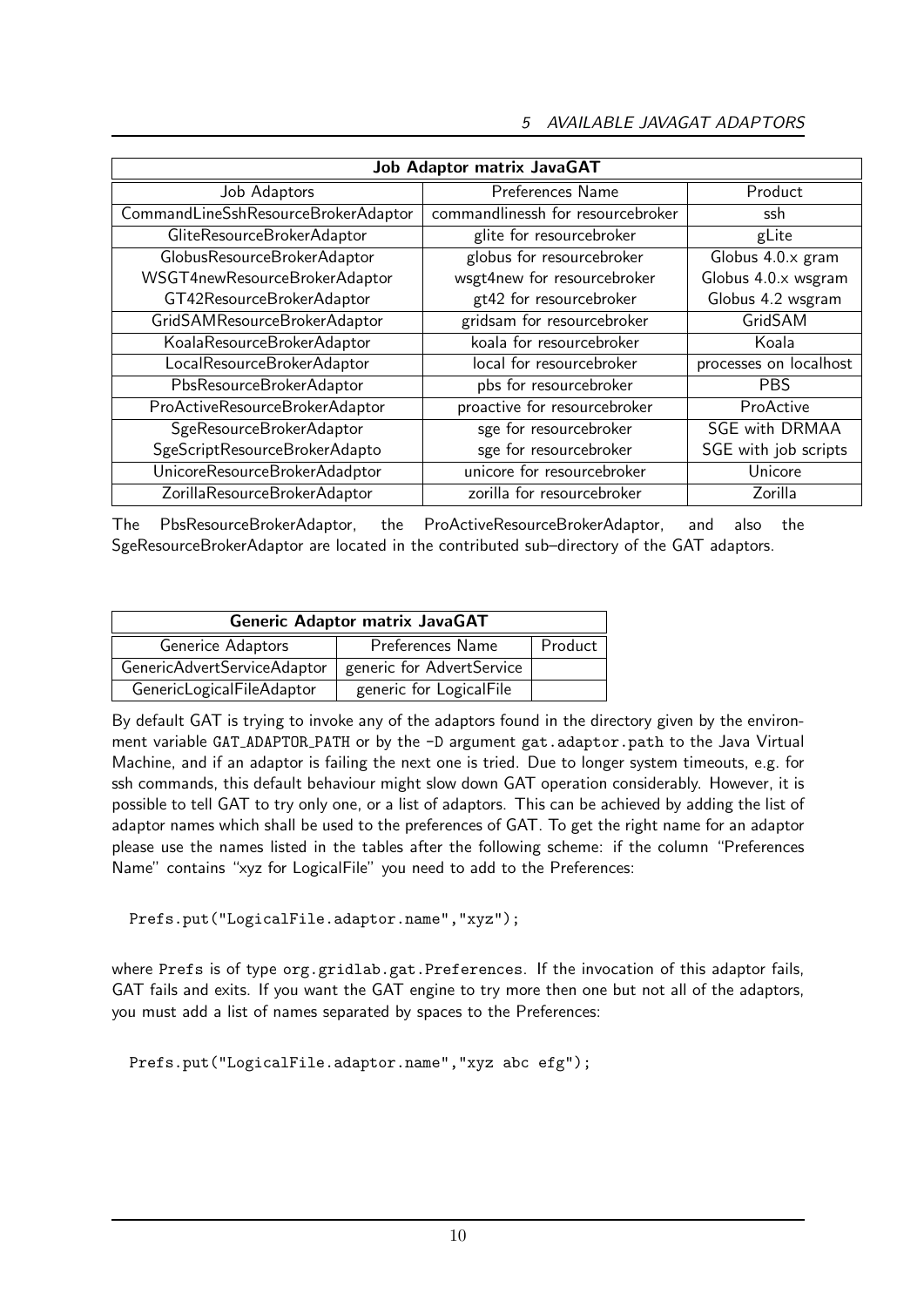# 6 Using Grid adaptors with GAT

The usage of the Grid adaptors in GAT requires some configuration on the computer, where these adaptors should be used. These configurations only concerns providing the necessary certificates.

# 6.1 The usage of the Globus adaptors of GAT

To use the Globus adaptors it is necessary to provide the Globus Grid certificates. There are two types of certificates which must be available:

- 1. the personnel certificates userkey.pem, and usercert.pem, which must be located in the directory \$HOME/.globus;
- 2. the host certificates of the Grid hosts you like to access, which must be located in the directory \$HOME/.globus/certificates.

To create a proxy certificate you can use the grid-proxy-init (or grid-proxy-init.bat on Windows) of GAT, which is located in \$GAT LOCATION/bin. The script invokes the class org.globus.tools.ProxyInit which is a class of the Java Cog Kit, and delivered with GAT. This class reads in some configuration information from the dataset \$HOME/.globus/cog.properties, but only if this file is available. cog.properties might look as follows

```
#Java CoG Kit Configuration File
#Tue Aug 28 10:41:58 CEST 2007
usercert=/home/alibeck/.globus/usercert.pem
userkey=/home/alibeck/.globus/userkey.pem
proxy=/tmp/x509up_u1000
#cacert=/etc/grid-security/certificates
cacert=/home/alibeck/.globus/cog-certificates
```
The single parameters have the following meaning:

- usercert: The path to the file containing your grid certificate.
- *•* userkey: The path to the file containing your Grid key.
- proxy: The name under which your proxy certificate which you create with grid-proxy-init is stored.
- **cacert**: The path of the directory, which contains the host certificates.

Without any configurations in cog.properties, the CoG Toolkit will try to find the required files in default locations according to the following rules:

*•* If the usercert property is not set, first the X509 USER CERT system property is checked. If the system property is not set, the value defaults to \$HOME/.globus/usercert.pem.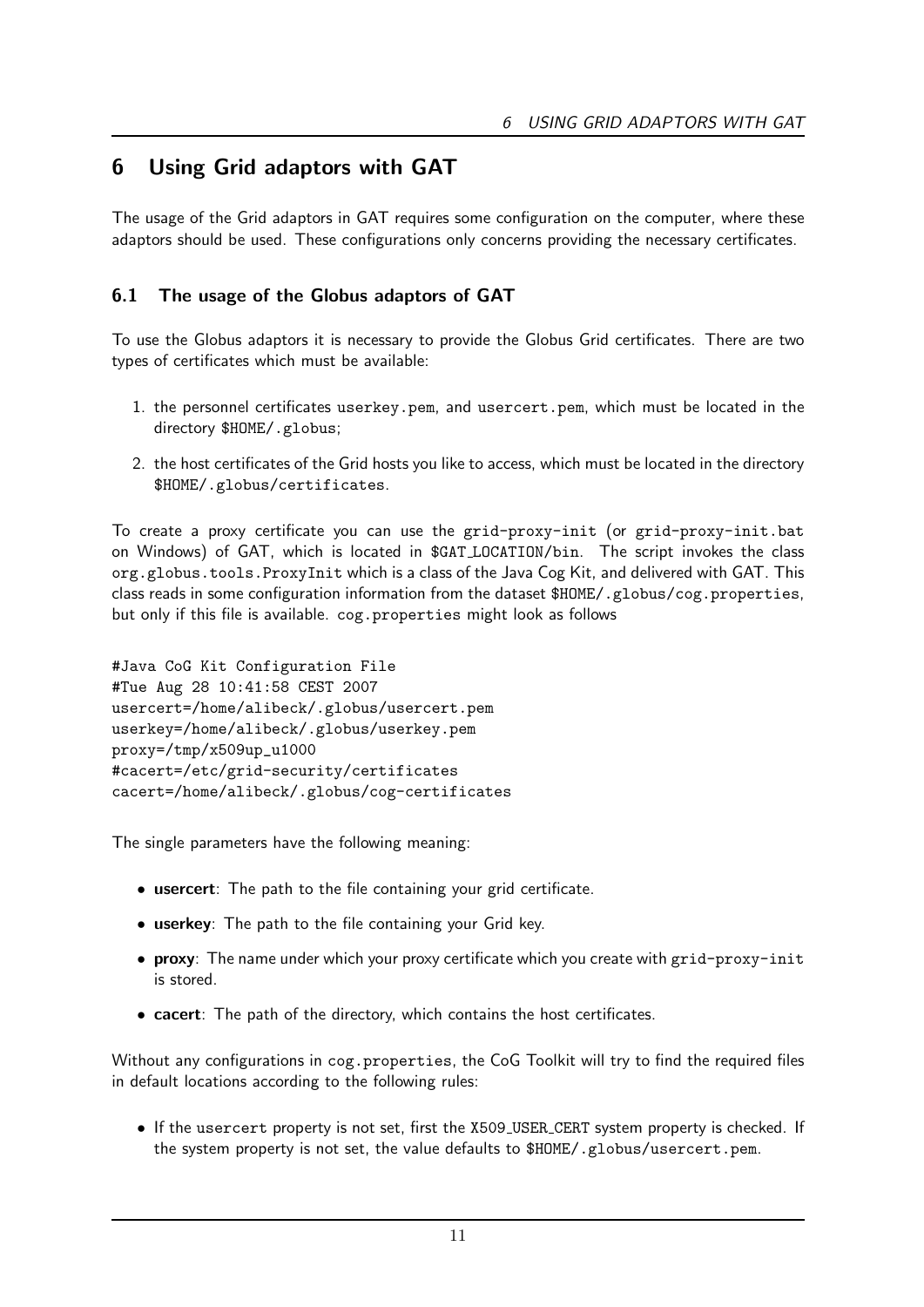- If the userkey property is not set, first the X509<sub>-</sub>USER<sub>-KEY</sub> system property is checked. If the system property is not set, the value defaults to \$HOME/.globus/userkey.pem.
- *•* If the cacert property is not set, first the X509 CERT DIR system property is checked. If the system property is not set, then the \$HOME/.globus/certificates directory is checked. If the directory does not exist, and on a Unix/Linux machine, the directory with the name /etc/grid-security/certificates is checked next. If one of these directories with certificates is found, all the certificates in that directory will be loaded and used. If no directory is found, the Java CoG will not work.
- *•* If the proxy property is not set, first the X509 USER PROXY system property is checked. If the system property is not set, then it defaults to a value based on the following rules: If a UID system property is set, and running on a  $Unix/Linux$  machine it returns  $/tmp/x509up_u$UD.$ If any other machine then Unix/Linux, it returns \$*{*tempdir*}*/x509up u\$*{*UID*}*, where tempdir is a platform–specific temporary directory as indicated by the java.io.tmpdir system property. If a UID system property is not set, the username will be used instead of the UID. That is, it returns \$*{*tempdir*}*/x509up u \$*{*username*}*.

# 6.1.1 Using a MyProxy server

MyProxy is an online credential repository. You can store X.509 proxy credentials in the repository, protected by a passphrase. These credentials can then be retrieved over the network when needed, eliminating the need to manually copy private key and certificate files between machines. When using a MyProxy server, you don't need userkey.pem and/or usercert.pem files. Instead, you must supply a username and a passphrase to the MyProxy server, which then returns the associated credential.

JavaGAT allows access to a credential stored in a MyProxy server by means of the

# MyProxyServerCredentialSecurityContext

security context. To use this security context, you need

- *•* a credential stored at a MyProxy server,
- *•* the MyProxy server hostname,
- *•* the port number for the MyProxy server,
- *•* the username for the MyProxy server,
- the passphrase associated with the required credential. Note: this is the passphrase that was used to store the credential in the MyProxy server, which is not neccessarily the same as the credential passphrase, which was also supplied while storing the credential in the MyProxy server.

A MyProxyServerCredentialSecurityContext is created by calling the corresponding constructor. Here is a code fragment: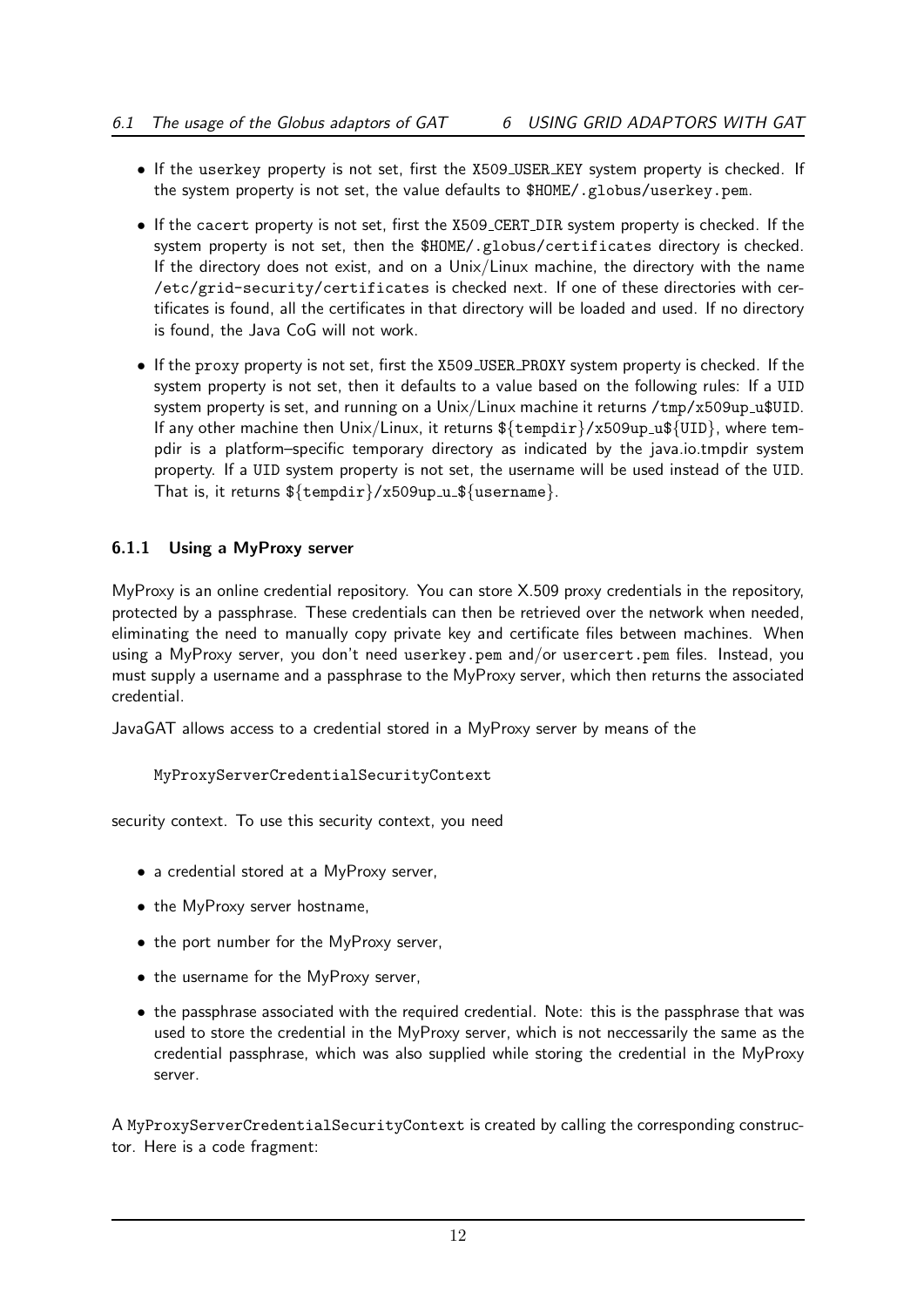```
SecurityContext ctxt = new MyProxyServerCredentialSecurityContext(
  "MyProxy host", MYPROXY PORT NO, "username", "passphrase");
gatContext.addContext(ctxt);
```
Here, "MyProxy host" stands for the MyProxy server host name, MYPROXY\_PORT\_NO for the port number of the MyProxy server, and "username" and "passphrase" stand for the username and passphrase to be supplied to the MyProxy server.

The MyProxyServerCredentialSecurityContext security context can be used by/for the various Globus adaptors.

#### 6.2 How to use the GAT-gLite Adaptor

#### 6.2.1 Introduction

Regarding security, the gLite adaptor behaves mostly like Globus. That means, that a valid proxy impersonating the user on the Grid is required. The difference with gLite, however, is that instead of an entirely self-signed proxy, gLite uses so-called VOMS proxies for authentication and authorization. VOMS proxies are enhanced Globus proxies, that contain extensions signed by a VOMS server about the user's roles, group memberships and capabilities to simplify authorization at the Grid site level and spare the site administrators the task of updating huge user databases. In order to receive a VOMS proxy, users must contact a VOMS server in a connection secured with a Globus proxy and request certain roles, groups and capabilities. If the user is a member in the VO (virtual organisation), that is administered by the VOMS server, this request will either be granted or denied based on the suitability of the user for the requested memberships. If the request is granted, the server will generate a signed certificate containing the granted request and store that in the user's proxy. The user can now impersonate herself at Grid sites belonging to the same VO as she does and will receive authorization compliant to the granted capabilities.

#### 6.2.2 Configuration of the gLite adaptor

To be able to make the VOMS-proxy request on behalf of the user, the gLite adaptor needs to know a few additional pieces of data:

- The name of the VO for which the user wants to obtain a credential (e.g. nordugrid, knowarc, VOCE, ...)
- *•* The endpoint of the VOMS server webservice (this address is usually different to the URL at which the VOMS admin can be accessed with a browser)
- *•* The port at which the VOMS server is listening to requests
- *•* The distinguished name (DN) of the VOMS Host. If you are unsure about this, you can usually find the information on the "Configuration" page in the VOMS admin server application. (Fig. [2\)](#page-14-0)

These values have to be specified as preferences of the current GAT context. Additionally, a CertificateSecurityContext with the path to the user certificate and key must be given.

An example configuration of all the necessary parameters for the gLite adaptor could look as follows:

```
GATContext context = new GATContext();
CertificateSecurityContext secContext =
   new CertificateSecurityContext(
```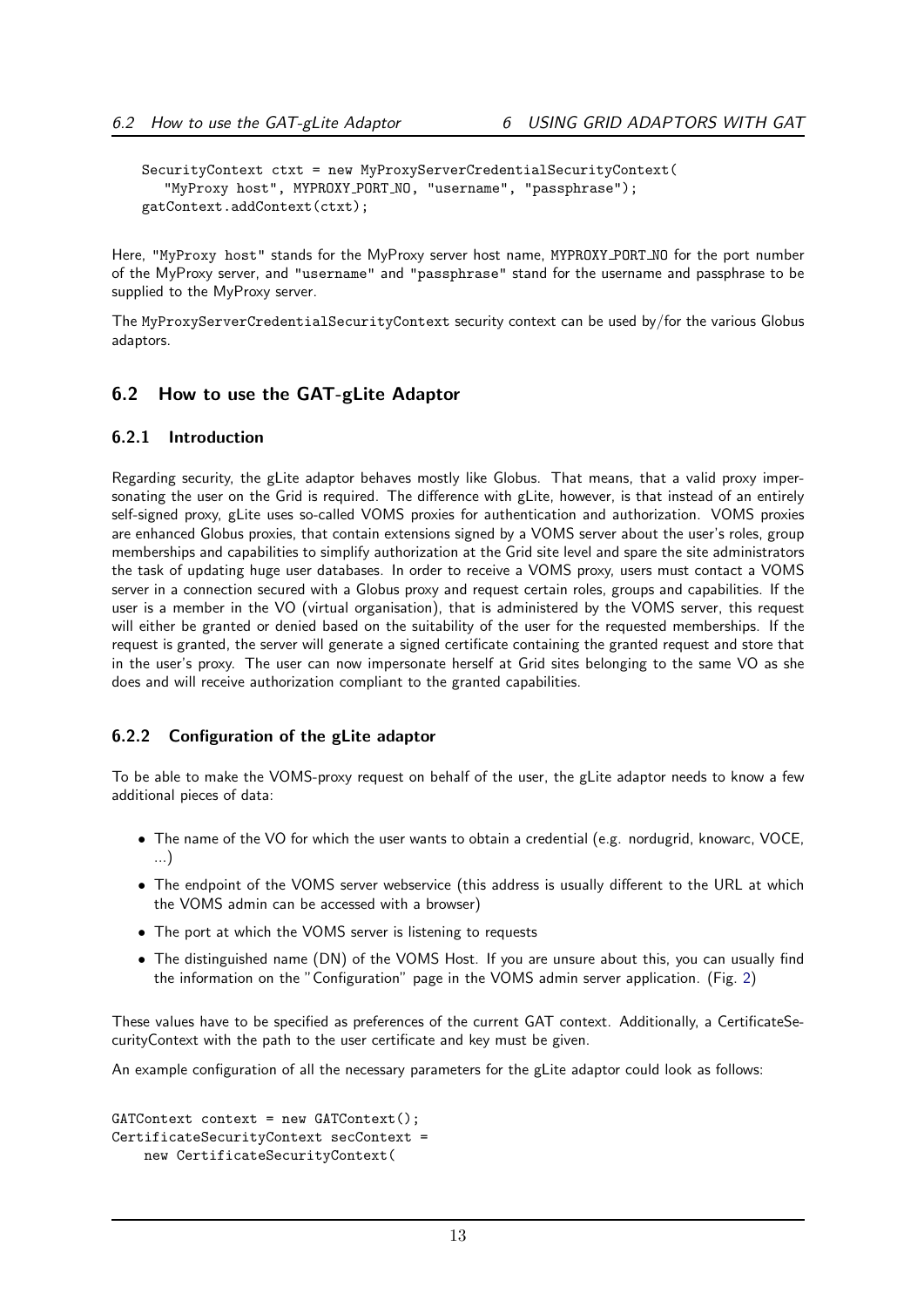

Figure 2: The membership details page in the VOMS Admin gives you the DN of the VOMS host

```
new URI("/home/mustermann/.globus/userkey.pem"),
   new URI("/home/mustermann/.globus/usercert.pem"),
    "mysupersecretpwd");
Preferences globalPrefs = new Preferences();
globalPrefs.put("vomsServerURL", "skurut19.cesnet.cz");
globalPrefs.put("vomsServerPort", "7001");
globalPrefs.put("vomsHostDN",
                "/DC=cz/DC=cesnet-ca/O=CESNET/CN=skurut19.cesnet.cz");
globalPrefs.put("VirtualOrganisation", "voce");
context.addPreferences(globalPrefs);
context.addSecurityContext(secContext);
```
Please also note that a correct cog.properties file as described in 5.1 should be present.

## 6.2.3 Optional configuration parameters

#### **Security**

By default, the gLite-adaptor creates a VOMS proxy valid for 12 hours. If another validity period is desired, this behaviour can be influenced by setting the vomsLifetime preference key. For example, if you want to set the lifetime to 1 hour, do:

```
Preference globalPrefs = new Preferences();
globalPrefs.put("vomsLifetime", "3600");
context.addPreferences(globalPrefs);
```
Please note, that the gLite adaptor will reuse any proxy that is valid longer than vomsLifetime or 10 minutes, if vomsLifetime is not present.<sup>[6](#page-14-1)</sup> If you want the adaptor to explicitly construct a new proxy every time a job is submitted, you can instruct it to do so by setting the preference key glite.newProxy. For example

```
Preference globalPrefs = new Preferences();
```
<span id="page-14-1"></span> $^6$ The gLite adaptor will not perform automatic renewal, if the proxy times out during the execution of a job.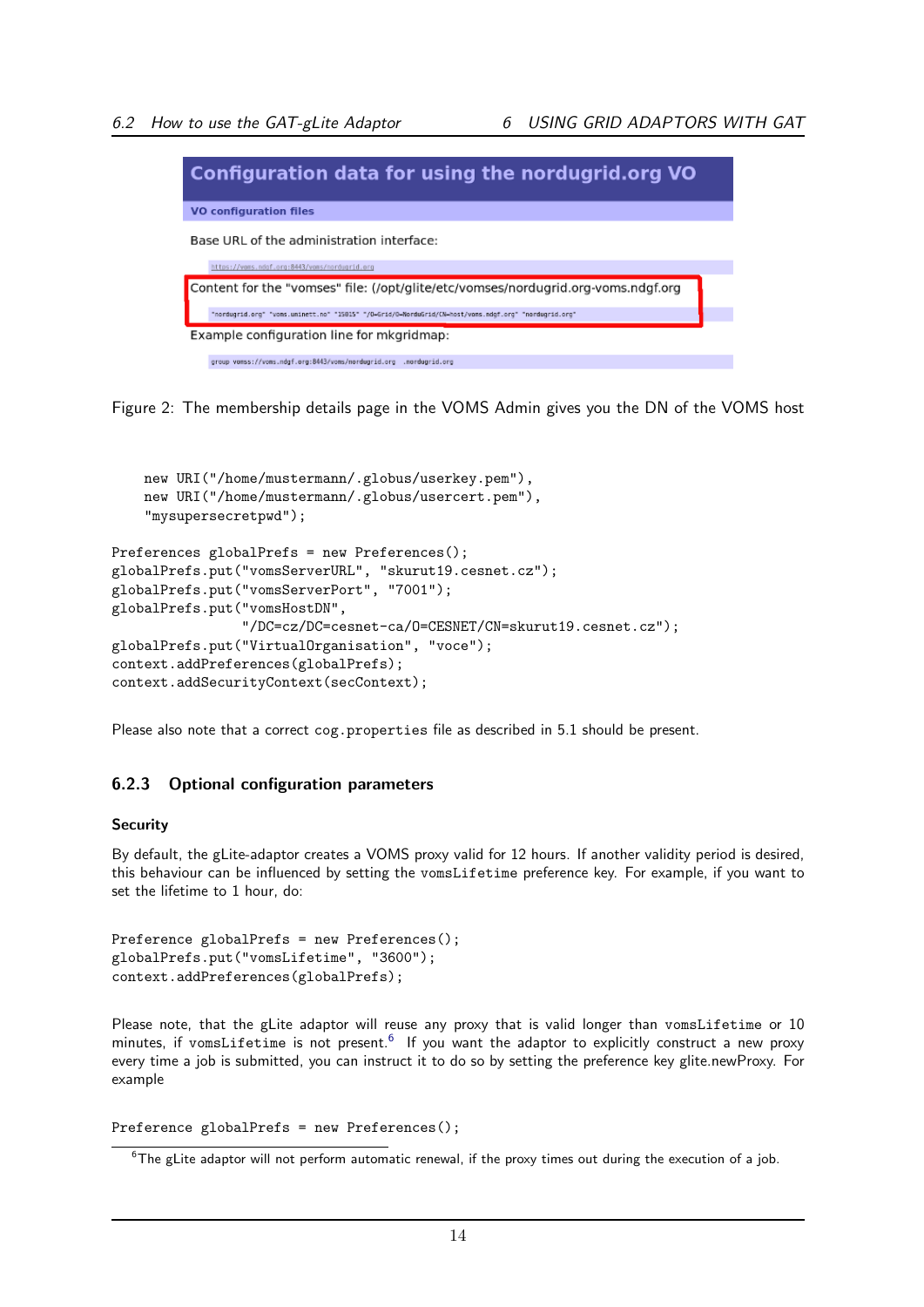| <b>SD</b> attribute              | Mapping to JDL                         |
|----------------------------------|----------------------------------------|
| time.max                         | other.GlueCEPolicyMaxWallClockTime     |
| walltime.max                     | other.GlueCEPolicyMaxWallClockTime     |
| cputime.max                      | other.GlueCEPolicyMaxCPUTime           |
| project                          | <b>HLRLocation</b>                     |
| memory.min                       | other.GlueHostMainMemoryRAMSize >=     |
| memory.max                       | other.GlueHostMainMemoryRAMSize <=     |
| glite.retrycount                 | RetryCount                             |
| glite.DataRequirements.InputData | DataRequirements = $\{$                |
|                                  | [DataCatalogType="RLS";                |
|                                  | $InputData = \{\}$ ]                   |
|                                  | DataAccessProtocol = {https, gsiftp};} |

<span id="page-15-0"></span>Table 1: List of SoftwareDescription attributes and their mapping to JDL

globalPrefs.put("glite.newProxy", "true"); context.addPreferences(globalPrefs);

forces the gLite-adaptor to construct a new proxy for the submitted job, even if an existing one is valid for a longer period than vomsLifetime. This behaviour is required, if you are submitting to sites belonging to different VOs.

#### Matchmaking

Preferences influencing matchmaking decisions are set either as SoftwareDescription attributes or as SoftwareResourceDescription and HardwareResourceDescription properties, as previsioned in JavaGAT. Most attributes are supported, but since the set of previsioned attributes is somewhat tailored to Globus' RSL format, this can only be done where the attributes can be translated to JDL in a feasible way, or can be included as GLUE requirements. Table [1](#page-15-0) gives an overview of the supported software description attributes and how they are handled in the JDL document, while table [2](#page-16-0) shows how SoftwareResourceDescription and HardwareResourceDescription properties are translated to the JDL. If not noted otherwise, input parameters in form of attributes or resource description properties are always strings and the comparison operator in the JDL is equality.

In gLite, matchmaking is supposed to be performed at the level of the workload management server (WMS), which acts as a meta-scheduling server. The WMS uses information stored in the information supermarket, which is usually also accessible from outside the WMS and can be used to perform manual preselections by the adaptor. For example, if you don't know the address of an WMS, but instead the address of your VOs LDAP information service, you can do:

```
ResourceBroker rb =
      GAT.createResourceBroker(context, "ldap://is.example.com");
Job job = rb.submitJob(jobDesc);
```
The gLite adaptor will then try to retrieve a WMS accepting jobs for your VO from the LDAP server automatically and submit to this one, or, if more than one WMS accept jobs, submit to a random one of these.

#### Miscellenaeous configuration parameters

By default, the gLite resource broker adaptor will delete the JDL file created upon job submission. If you want to keep the JDL, e.g. for debugging purposes, set the preference key glite.deleteJDL to false.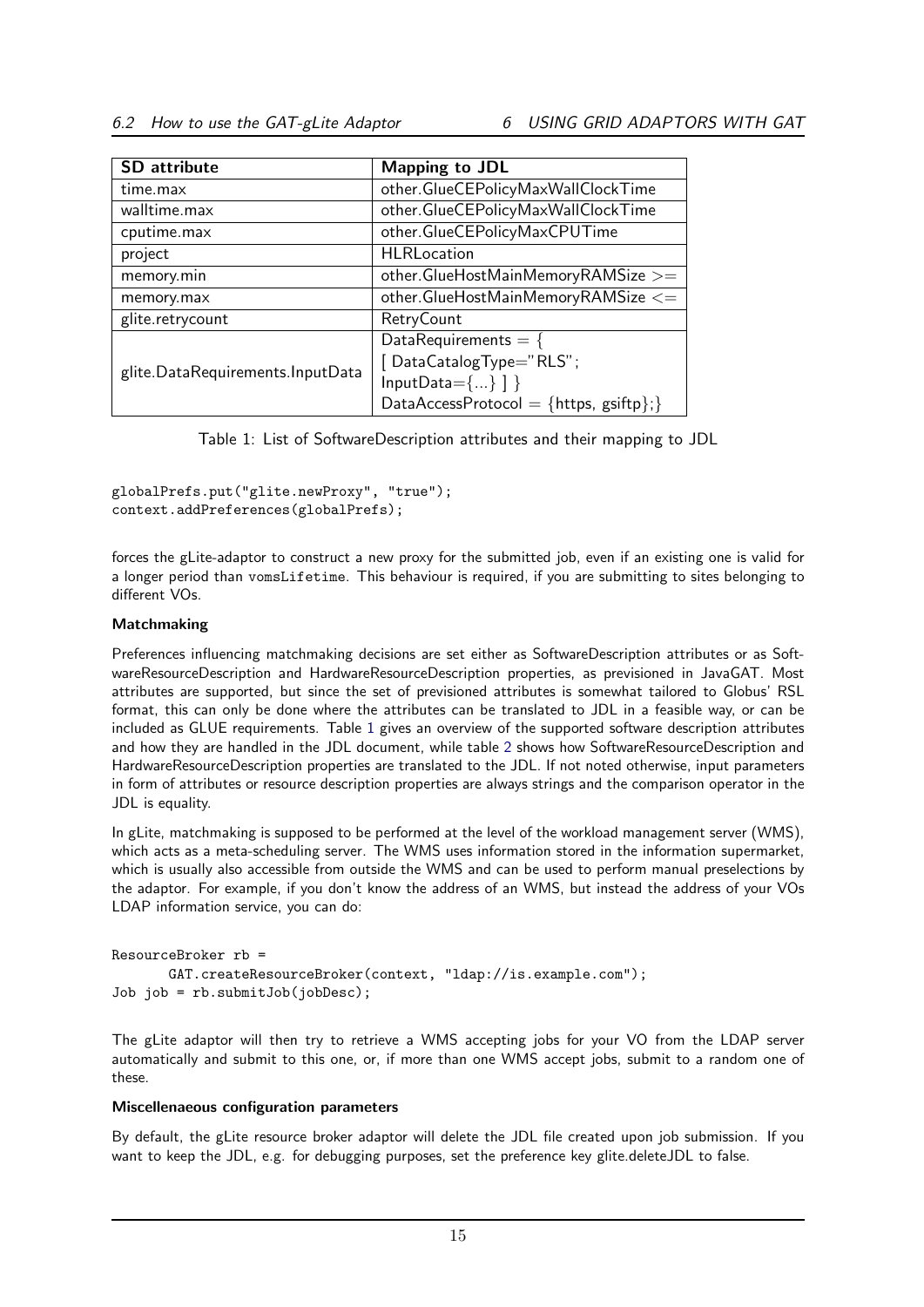| <b>ResourceRequirement</b>      | <b>Mapping to JDL</b>                |
|---------------------------------|--------------------------------------|
| os.name                         | other.GlueHostOperatingSystemName    |
| os.release                      | other.GlueHostOperatingSystemRelease |
| os.version                      | other.GlueHostOperatingSystemVersion |
| os.type                         | other.GlueHostProcessorModel         |
| cpu.type                        | other.GlueHostProcessorModel         |
| machine.type                    | other.GlueHostProcessorModel         |
| $machine.node = (String List )$ | other.GlueCEUniqueID                 |
| cpu.speed                       | other.GlueHostProcessorClockSpeed    |
| memory.size                     | other.GlueHostMainMemoryRAMSize      |
| disk.size                       | other.GlueSESizeFree                 |
| glite.other                     | any other. Glue* attributes here     |
|                                 | (that you specify yourself)          |

<span id="page-16-0"></span>Table 2: List of SoftwareResourceRequirements and HardwareResourceRequirements and their mapping to JDL

The glite.pollIntervalSecs preference key determines how often the gLite resource broker adaptor polls the logging & bookkeeping service for the current job's status. By default, this is 3 seconds.

For example, if you want to invoke the gLite adaptor with the setting that the JDL files should be kept and that the L&B server should be polled all 10 seconds, do the following:

```
Preference globalPrefs = new Preferences();
globalPrefs.put("glite.deleteJDL", "false");
globalPrefs.put("glite.pollIntervalSecs", "10");
context.addPreferences(globalPrefs);
```
## 6.3 How to use the GAT-Unicore Adaptor

#### 6.3.1 Introduction

The JavaGAT Unicore adaptor is based on  $H \cdot \text{H}$  Therefore some  $H \cdot \text{H}$  specific configuration is necessary. This configuration stuff is also described in this document.

#### 6.3.2 Installation

The Unicore adaptor is now part of the regularly distributed adaptors, so it is build during the default build process (see section [2\)](#page-2-0).

#### 6.3.3 Configuration of the HiLA

The entry point for the configuration is the dataset unicore6.xml. It might look as follows:

<?xml version="1.0" encoding="UTF-8"?>

<span id="page-16-1"></span> $^7$ The HiLA package is described in http://www.unicore.eu/community/development/hila-reference.pdf.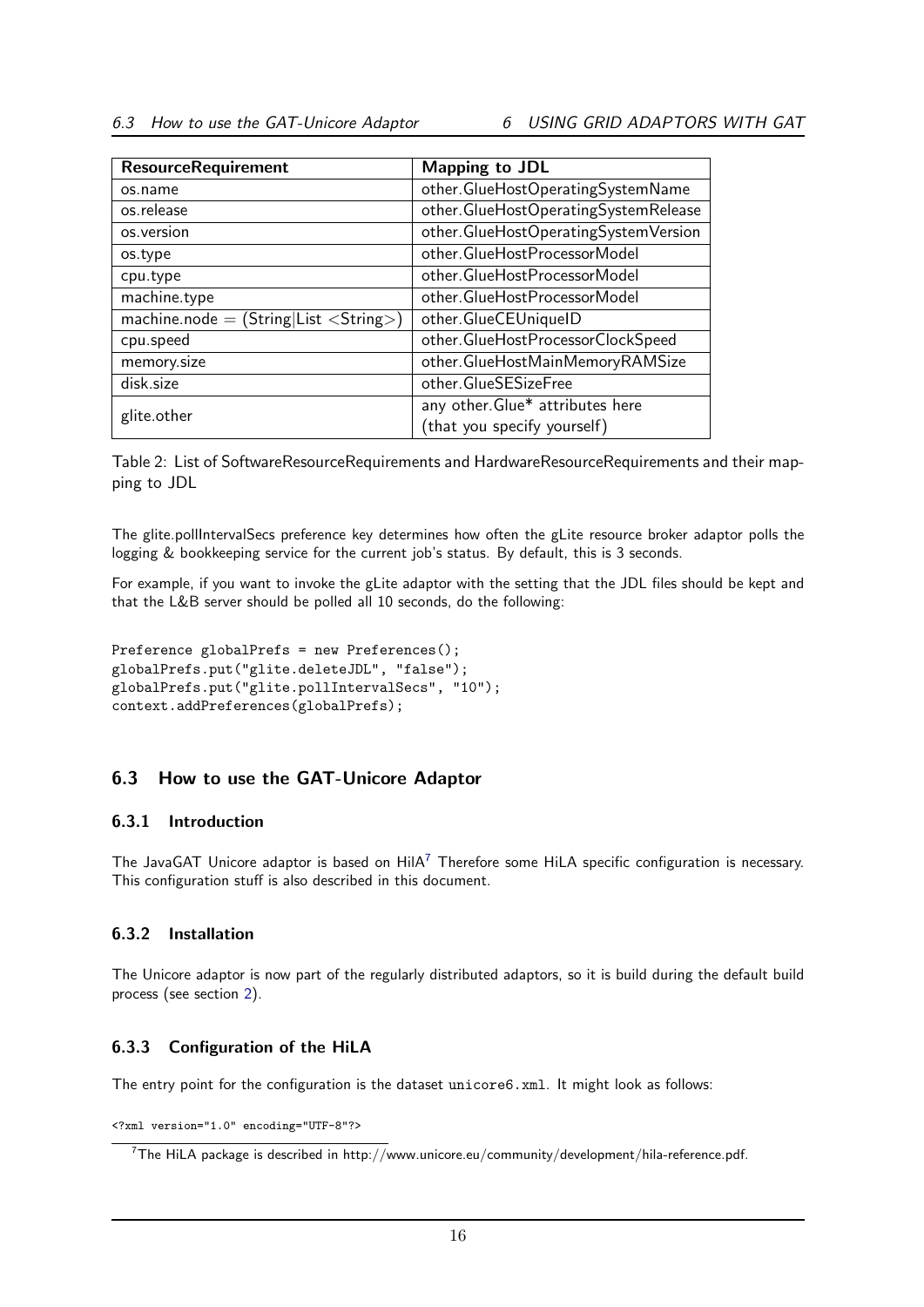```
<!-- This is the default unicore6.xml. HiLAFactory will
look for it on the classpath, if all else fails. -->
<!-- Use this file as an example unicore6.xml. -->
<beans xmlns:hila="http://www.unicore.eu/hila-unicore6">
 <hila:unicore6grid id="grid" outcomeDirectory="file:${user.home}/.hila/data" config="#config" />
 <hila-common:compositeconfig id="config" xmlns:hila-common="http://www.unicore.eu/hila-common">
<constructor-arg>
 <list>
 <hila:registryconfig
      registryURL="https://zam461.zam.kfa-juelich.de:9117/AWARE-GROW/services/Registry?res=default_registry" grid="#grid"
       securityProperties="#d-grid.security" />
 \langle/list>
 </constructor-arg>
 </hila-common:compositeconfig>
 <bean name="d-grid.security" class="de.fzj.hila.implementation.unicore6.Unicore6SecurityProperties">
 <constructor-arg value="/home/alibeck/.hila/d-grid.security" />
 </bean>
```

```
</beans>
```
The path to this configuration file must be added as a definition while calling the Java VM with the -D flag, e.g.:

```
java -D/home/user/.hila/unicore.xml.
```
Some notes to unicore.xml:

- *•* The outcomeDirectory defines the directory where all the results are stored. The default is \$HOME/.hila
- The hila:registryconfig flag defines the security to be used (here d-grid.security), and the default registryURL: https://zam461.zam.kfa-juelich.de:9117/AWARE-GROW/services/Registry?res=default registry
- Under the bean name d-grid.security the security issues are defined. The constructor-arg value tag describes where security configuration can be found. This configuration file might look as follows:

```
unicore.wsrflite.ssl.keystore = /home/alibeck/certdir/alicert.jks
unicore.wsrflite.ssl.keypass = ******
unicore.wsrflite.ssl.keyalias = alip12cert
```
keystore . . . the name of the keystore file keypass . . . the password of the keystore keyalias . . . the alias name of the key in the keystore which shall be used.

#### 6.3.4 How to get a keystore?

We highly recommend to install portecle from